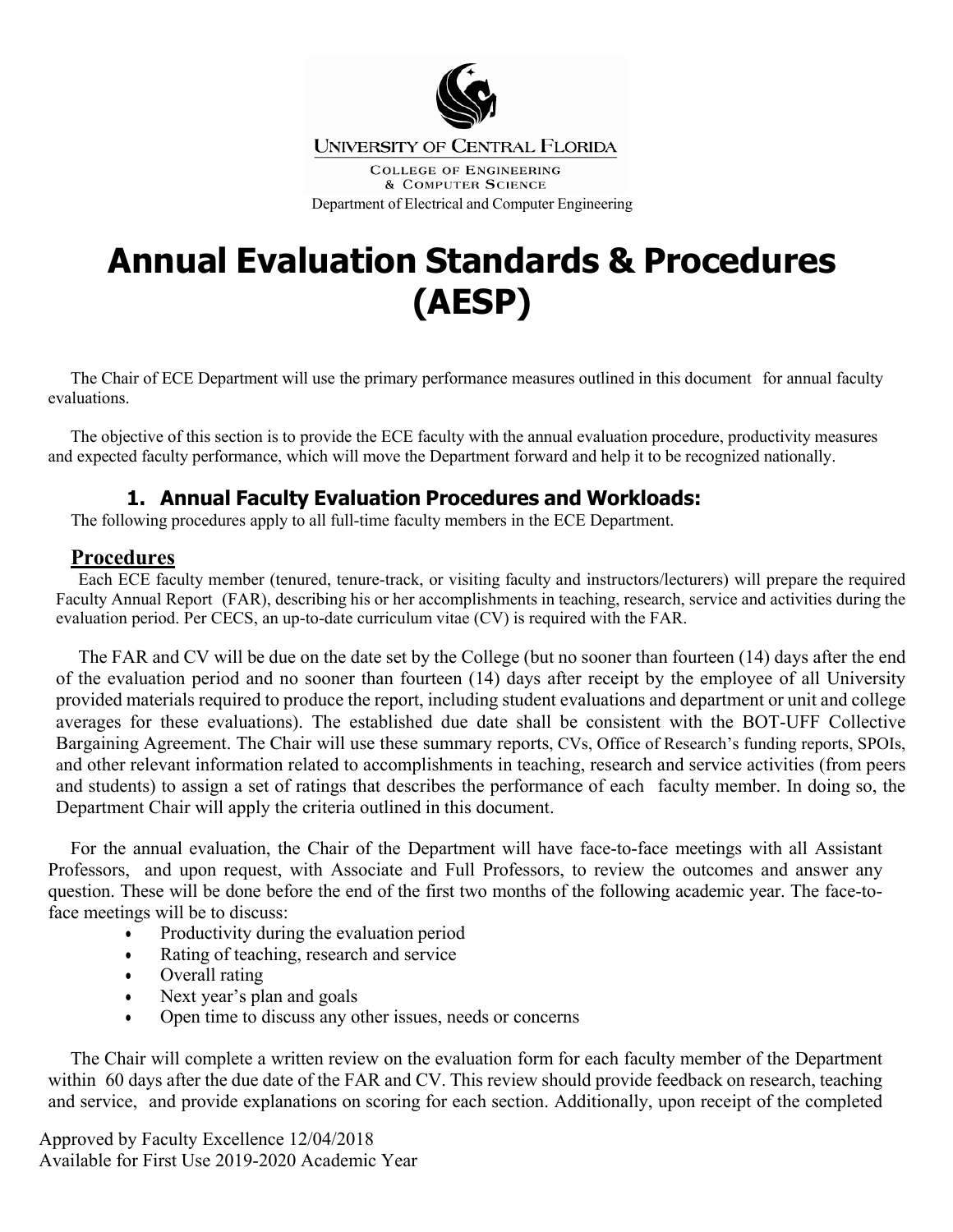evaluation form, a face-to-face meeting can be requested by a tenured faculty member. Each faculty member will be asked to sign the evaluation form and may choose to respond in writing to the annual review. This response also becomes a part of that faculty member's file. Each faculty member shall be offered the opportunity to discuss the evaluation with the Chair prior to its being finalized and placed in the faculty member's evaluation file.

Annual evaluations may be used to determine faculty salary increases for the following year if such raises are provided.

### **Faculty Workload Models**

CECS work load (i.e., FTEs) is (for most faculty members who are teaching 2+2 courses) 50% in instructional activities, 25% in research, and 25% in service. Consistent with the established CECS' workload policy, the ECE faculty agrees to the subsequent FTE percentages of instructional activities, research and creative activities, and service activities in order to recognize individual faculty's choices of workload models and foci (which were done prior to the beginning of the evaluation period). The following table outlines the FTE allocation for variant duty assignments.

#### Workload Table

| Type of faculty members                    | Teaching FTE $(F_T)$ | Research FTE $(F_R)$ | Service FTE $(F_s)$ |
|--------------------------------------------|----------------------|----------------------|---------------------|
| teaching 2+2 courses                       | 0.5                  | 0.25                 | 0.25                |
| teaching 3+3 courses                       | 0.75                 | $0 - 0.10$           | $0.25-F_R$          |
| teaching 1+2 or 2+1 courses (with buy-out) | 0.375                | 0.375                | 0.25                |
| Teaching 1+1 courses (with buy-out)        | 0.25                 | 0.5                  | 0.25                |

Specifically, a faculty member may have more instructional activities (e.g., 3 courses per semester), or standard instructional activities (e.g., 2 courses per semester), or other assigned/administrative duties. For faculty members with a 3+3 course teaching load, the standard workload percentages are 75% for instructional activities, 25% for combination of research and creative activities and service activities. For those with administrative and other assigned duties, the chair will adjust their weights at the beginning of that assignment and inform the faculty member. This will take place six weeks in advance of the start of the semester if practicable (otherwise, it can be done after the fact upon a mutual agreement).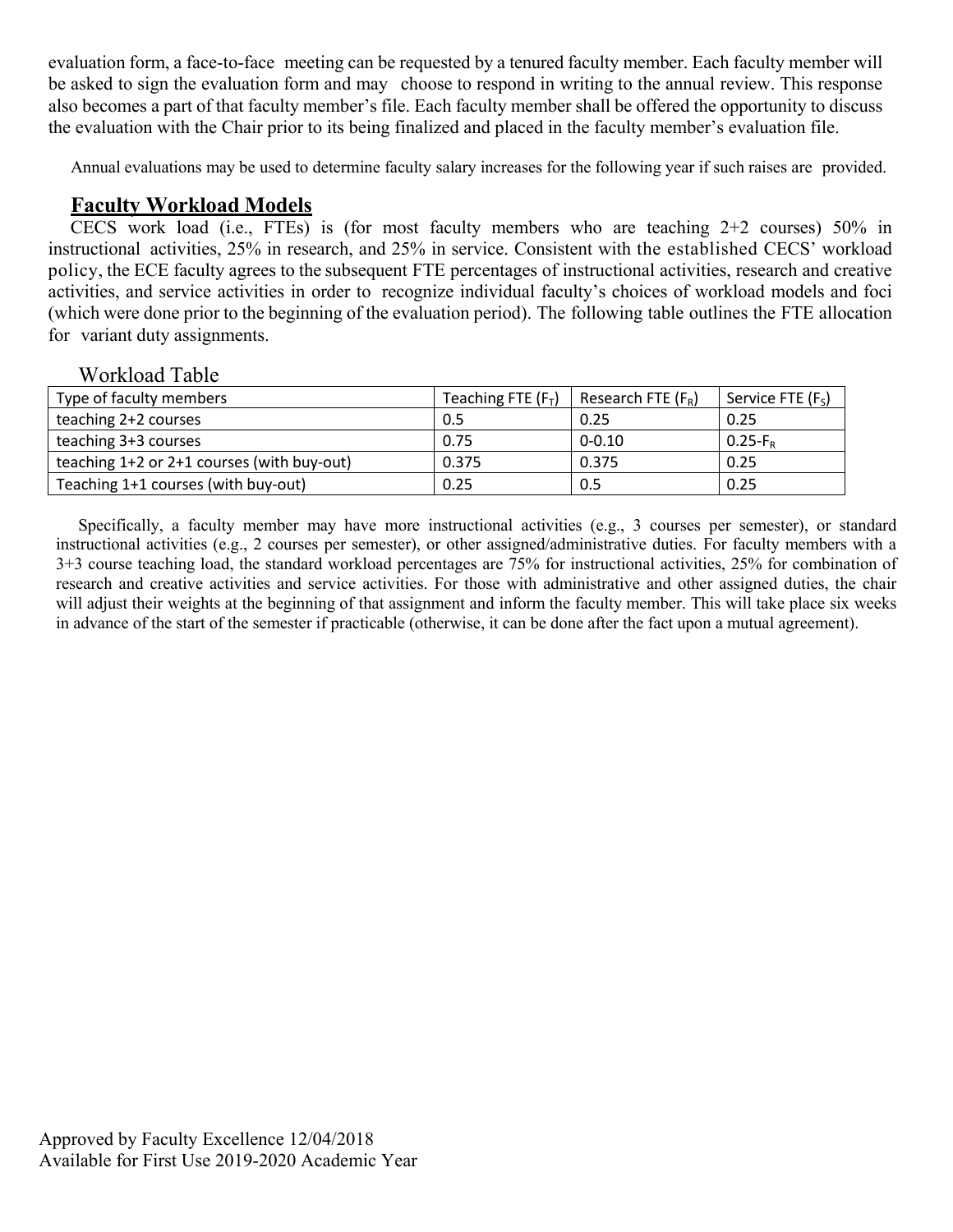# **2. Expected Performance Measures: All faculty members**

Faculty evaluations will be based on expected productivity measures in teaching, research and service outlined in this section.

## **a. Teaching Activities:**

Table 1. Teaching Effectiveness Criteria: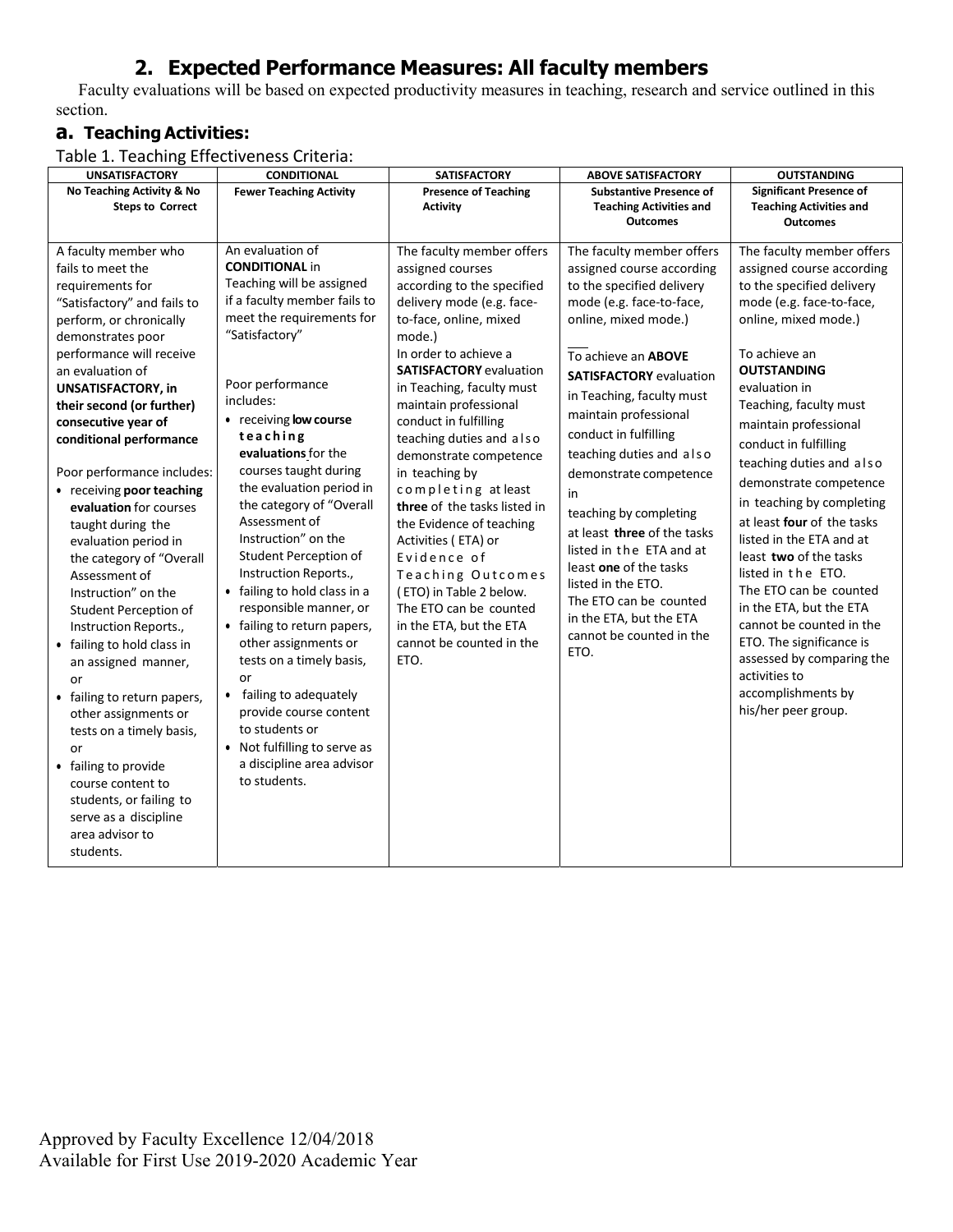**Table 2. Teaching Activities and Outcomes: In addition to fulfilling assigned classroom duties** 

|     | <b>Evidence of Teaching Activity (ETA)</b>                 | <b>Evidence of Teaching Outcomes (ETO)</b> |                                                                          |
|-----|------------------------------------------------------------|--------------------------------------------|--------------------------------------------------------------------------|
| I1. | Currently supervising, as committee chair, Ph.D.           | 9.                                         | Dissertation supervision, and M.S. Thesis to completion as Committee     |
|     | Dissertation, M.S. Thesis or B.S. Honors Thesis            |                                            | Chair.                                                                   |
| 2.  | Contribute to Educational Journals and Conference          | 10.                                        | SPI Report: Above the ECE average commensurate with the same             |
|     | publications which improve the quality of teaching         |                                            | (undergraduate or graduate) level course.                                |
| 3.  | Involvement in Educational grants/partnerships/ projects   | 11.                                        | Receiving direct Educational grants/partnerships/projects such as NSF    |
|     | such as NSF CCLI, STEP, IGERT, CRCD, REU, RET, etc., which |                                            | CCLI, STEP, IGERT, CRCD, REU, RET, etc. as PI or Co-PI.                  |
|     | improve the quality of teaching                            | 12.                                        | Receiving competitive UCF, regional, national and international teaching |
| 4.  | Curriculum development that includes course revisions,     |                                            | award or awards.                                                         |
|     | new courses, new preparations, lab development and         | 13.                                        | Publication of articles as author or co-author in Educational Journals   |
|     | seminar development                                        |                                            | and/or presentation of Conference papers which seek to improve           |
| 5.  | Delivery of multi-media/FEEDS courses and creative         |                                            | the quality of teaching.                                                 |
|     | instructional methods                                      | 14.                                        | Publication of textbooks and/or book chapters                            |
| 6.  | Participate in student team competitions, independent      | 15.                                        | Leadership in curriculum development that includes course revisions and  |
|     | studies, as well as directing projects and student         |                                            | development, new preparations, lab development and seminar               |
|     | teams/organizations                                        |                                            | development                                                              |
| 7.  | Establish partnership with Industry/educational            | 16.                                        | Other significant teaching outcome such as graduate fellowship awards,   |
|     | organizations to improve the quality of teaching           |                                            | student awards, etc. received by student advisees.                       |
| 8.  | Serve on Ph.D. and M.S. committee(s)                       |                                            |                                                                          |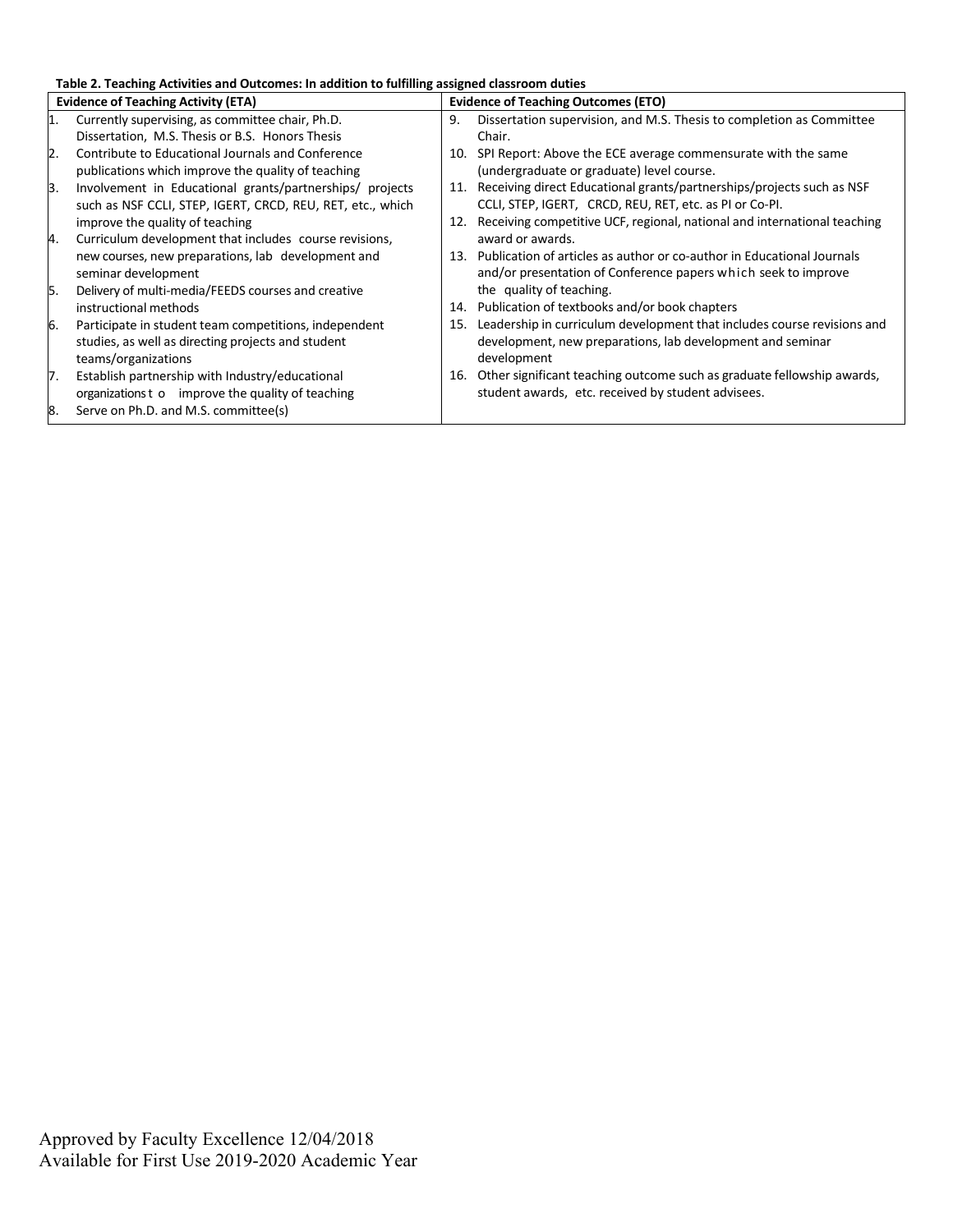#### **b. Research Activities:**

Table 3 provides the overall criteria for research effectiveness. Table 4 provides further definition of research activities and outcomes.

| <b>UNSATISFACTORY</b>                                                                                                                                                                                                  | <b>CONDITIONAL</b>                                                                                                                                                                                                          | <b>SATISFACTORY</b>                                                                                                                                                                                                                                                                                                                                        | <b>ABOVE SATISFACTORY</b>                                                                                                                                                                                                                                                                                                                                                      | <b>OUTSTANDING</b>                                                                                                                                                                                                                                                                                                                                                                                                                                                               |
|------------------------------------------------------------------------------------------------------------------------------------------------------------------------------------------------------------------------|-----------------------------------------------------------------------------------------------------------------------------------------------------------------------------------------------------------------------------|------------------------------------------------------------------------------------------------------------------------------------------------------------------------------------------------------------------------------------------------------------------------------------------------------------------------------------------------------------|--------------------------------------------------------------------------------------------------------------------------------------------------------------------------------------------------------------------------------------------------------------------------------------------------------------------------------------------------------------------------------|----------------------------------------------------------------------------------------------------------------------------------------------------------------------------------------------------------------------------------------------------------------------------------------------------------------------------------------------------------------------------------------------------------------------------------------------------------------------------------|
| No Research Activity &                                                                                                                                                                                                 | <b>Fewer Research Activity</b>                                                                                                                                                                                              | <b>Presence of Research</b>                                                                                                                                                                                                                                                                                                                                | <b>Substantive Presence</b>                                                                                                                                                                                                                                                                                                                                                    | Significant Presence of                                                                                                                                                                                                                                                                                                                                                                                                                                                          |
| No Steps to                                                                                                                                                                                                            |                                                                                                                                                                                                                             | <b>Activities</b>                                                                                                                                                                                                                                                                                                                                          | of Research Activities                                                                                                                                                                                                                                                                                                                                                         | <b>Research Activities and</b>                                                                                                                                                                                                                                                                                                                                                                                                                                                   |
| Correct                                                                                                                                                                                                                |                                                                                                                                                                                                                             |                                                                                                                                                                                                                                                                                                                                                            | and Outcomes                                                                                                                                                                                                                                                                                                                                                                   | <b>Outcomes</b>                                                                                                                                                                                                                                                                                                                                                                                                                                                                  |
| A faculty member who<br>does not complete the<br>activities necessary for a<br><b>CONDITIONAL evaluation</b><br>will receive an<br><b>UNSATISFACTORY rating</b><br>in the area of Research<br>and Creative Activities. | A faculty member will<br>receive a <b>CONDITIONAL</b><br>evaluation in Research and<br>Creative Activities if s/he<br>demonstrates fewer than<br>two items in the list of<br><b>Evidence of Research</b><br>Activity (ERA). | In order to achieve a<br><b>SATISFACTORY</b> evaluation<br>in Research, a faculty<br>member must<br>demonstrate at least two<br>participatory items in<br>the list of Evidence of<br>Research Activity (ERA)<br>e.g. the faculty member<br>attended a technical<br>conference and submitted<br>one technical proposal to<br>an external funding<br>agency. | In order to achieve an<br><b>ABOVE SATISFACTORY</b><br>evaluation in Research, a<br>faculty member must<br>demonstrate a solid<br>contribution in at least<br>two<br>of the items in the list of<br><b>Evidence of Research</b><br>Outcome (ERO) e.g. the<br>faculty member has<br>authored one book<br>chapter and one refereed<br>publication in a top<br>technical journal. | In order to achieve an<br><b>OUTSTANDING</b> evaluation<br>in Research, a faculty<br>member must<br>demonstrate significant<br>contribution in at least<br>two ERO items. Singular<br>examples would be<br>significantly above average<br>monetary funding award<br>and/or current<br>performance as PI on such<br>an award from federal<br>agencies or industry. The<br>significance is assessed by<br>comparing the activities to<br>accomplishments by<br>his/her peer group. |

#### **Table 3. Research Effectiveness Criteria**

#### **Table 4. Research Activities and Outcomes.**

|     | <b>Evidence of Research Activity (ERA)</b>               |     | <b>Evidence of Research Outcomes (ERO)</b>                                               |
|-----|----------------------------------------------------------|-----|------------------------------------------------------------------------------------------|
|     | 17. Submission of articles on research topics in peer-   |     | 25. Publication of articles on research topics in peer-reviewed journals (faculty are    |
|     | reviewed journals                                        |     | encouraged to publish in major journals published by professional engineering            |
|     | 18. Submission as PI/Co-PI of research funding           |     | societies such as IEEE Transactions and other IET peer-review journals, etc.)            |
|     | proposals to external agencies.                          |     | 26. Award and/or current performance on an award as PI or Co-PI of research funding      |
| 19. | Submission of book proposals and other                   |     | from external funding agencies.                                                          |
|     | professional publications.                               |     | 27. Research expenditure (compared to his/her peer group)                                |
|     | 20. Involvement with research and industry               | 28. | Leadership in research partnerships or multidisciplinary research team                   |
|     | partnerships.                                            |     | 29. Publication of authored or co-authored books or book chapters.                       |
|     | 21. Involvement with interdisciplinary research as PI or |     | 30. Refereed, IEEE/IEE or other high-impact conference publications (compared to his/her |
|     | $co-PI.$                                                 |     | peer group)                                                                              |
| 22. | Attending technical conferences, short courses,          |     | 31. Conferences/workshops/tutorials as keynote or invited speaker.                       |
|     | workshops                                                |     | 32. Competitive regional, national or international research awards.                     |
| 23. | Supporting students for conferences                      |     | 33. Receiving a patent innovation, producing innovative hardware and/or software         |
|     | 24. Involvement in invention, patent disclosure,         |     | inventions.                                                                              |
|     | software, copyright, and other related works.            | 34. | Being elected as a Distinguished Member or Fellow of a professional organization         |
|     |                                                          |     | (e.g., IEEE, National Academy of Science or Engineering (NAE/NAS) membership)            |
|     |                                                          |     | during the evaluation period.                                                            |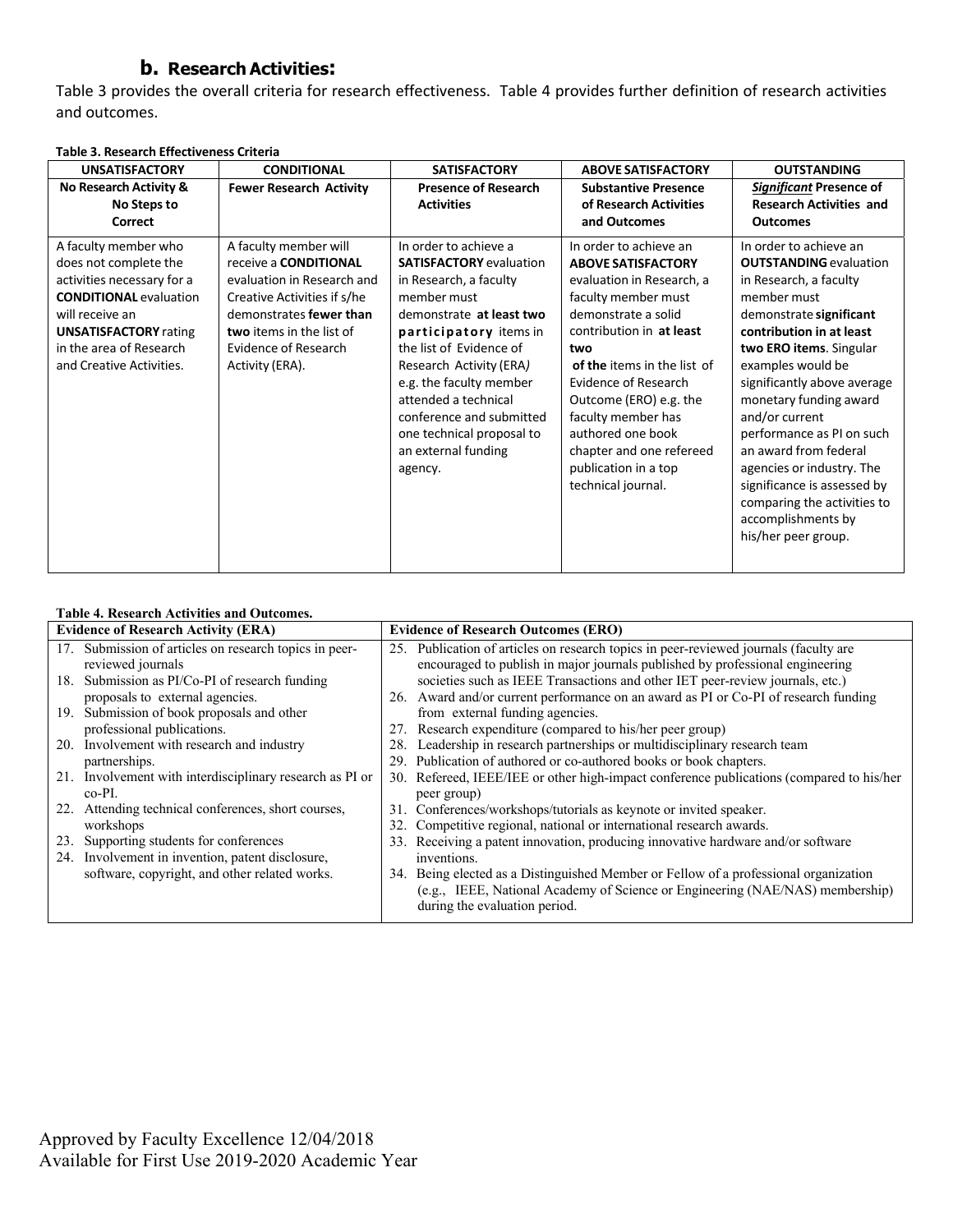#### **c. Service Activities:**

Table 5 provides the overall criteria for service effectiveness. Table 6 provides further definition of service activities and outcomes.

|  | Table 5. Service Effectiveness Criteria |  |
|--|-----------------------------------------|--|
|  |                                         |  |

| <b>UNSATISFACTORY</b>                                                                                                                                                                      | <b>CONDITIONAL</b>                                                                                                                                                                     | <b>SATISFACTORY</b>                                                                                                                                                                                    | <b>ABOVE SATISFACTORY</b>                                                                                                                                                                                                                                          | <b>OUTSTANDING</b>                                                                                                                                                                                                                                                                                                                                                                                                                                                         |
|--------------------------------------------------------------------------------------------------------------------------------------------------------------------------------------------|----------------------------------------------------------------------------------------------------------------------------------------------------------------------------------------|--------------------------------------------------------------------------------------------------------------------------------------------------------------------------------------------------------|--------------------------------------------------------------------------------------------------------------------------------------------------------------------------------------------------------------------------------------------------------------------|----------------------------------------------------------------------------------------------------------------------------------------------------------------------------------------------------------------------------------------------------------------------------------------------------------------------------------------------------------------------------------------------------------------------------------------------------------------------------|
| <b>No Service</b>                                                                                                                                                                          | <b>Fewer Service</b>                                                                                                                                                                   | Participation of                                                                                                                                                                                       | <b>Leadership Position &amp;</b>                                                                                                                                                                                                                                   | <b>Leadership Presence &amp;</b>                                                                                                                                                                                                                                                                                                                                                                                                                                           |
| <b>Activity &amp; No Steps</b><br>to Correct                                                                                                                                               | <b>Activity</b>                                                                                                                                                                        | <b>Services</b>                                                                                                                                                                                        | <b>Presence of Service</b><br><b>Activities and Outcomes</b>                                                                                                                                                                                                       | Significant Presence of<br><b>Service Activities and</b>                                                                                                                                                                                                                                                                                                                                                                                                                   |
|                                                                                                                                                                                            |                                                                                                                                                                                        |                                                                                                                                                                                                        |                                                                                                                                                                                                                                                                    | <b>Outcomes</b>                                                                                                                                                                                                                                                                                                                                                                                                                                                            |
| A faculty member who<br>does not complete the<br>activities necessary for a<br><b>CONDITIONAL evaluation</b><br>will receive an<br><b>UNSATISFACTORY</b> rating<br>in the area of Service. | A faculty member will<br>receive a <b>CONDITIONAL</b><br>evaluation in Service if<br>s/he demonstrates fewer<br>than two items in the list<br>of Evidence of Service<br>Activity (ESA) | In order to achieve a<br><b>SATISFACTORY</b> evaluation<br>in Research, a faculty<br>member must<br>demonstrate at least<br>three items in the list of<br><b>Evidence of Service</b><br>Activity (ESA) | In order to achieve an<br><b>ABOVE SATISFACTORY</b><br>evaluation in Service, in<br>addition to at least three<br><i>items</i> in ESA, a faculty<br>member must<br>demonstrate at least one<br>of the items in the list of<br>Evidence of Service<br>Outcome (ESO) | In order to achieve an<br><b>OUTSTANDING</b> evaluation<br>in Service, a faculty<br>member must<br>demonstrate<br>service outcomes well<br>above the Above<br>Satisfactory level, e.g. at<br>least 3 items in the list of<br>Evidence of Service<br>Activity (ESA) and at least<br>two items in the list of<br><b>Evidence of Service</b><br>Outcome (ESO). The<br>significance is assessed by<br>comparing the activities<br>to accomplishments by<br>his/her peer group. |

| Table 6. Service Activities and Outcomes. |  |  |
|-------------------------------------------|--|--|
|-------------------------------------------|--|--|

 $\mathbf l$ 

|     | <b>Evidence of Service Activity (ESA)</b>                       |     | <b>Evidence of Service Outcomes (ESO)</b>                        |
|-----|-----------------------------------------------------------------|-----|------------------------------------------------------------------|
|     | 35. Actively contributing member of a professional organization |     | 43. Officer of a professional organization                       |
|     | 36. Actively contributing member of a department committee      | 44. | External reviewer or panel member at state or national levels    |
| 37. | Actively contributing reviewer for professional conference      |     | such as NSF panel or publicities (TV interview, etc.) on his/her |
| 38. | Actively contributing reviewer for professional journal.        |     | academic work                                                    |
|     | 39. Actively contributing member of a college committee         |     | 45. Chair or member of major college, or university              |
| 40. | Actively contributing member of a university committee.         |     | committee                                                        |
|     | 41. Mentor to a new faculty member                              |     | 46. Chair or member of departmental committee                    |
|     | 42. Advisor to student organization                             |     | 47. Organizer/Chair of a professional conference                 |
|     |                                                                 | 48. | Member of a professional conference committee                    |
|     |                                                                 | 49. | Editor, associate editor, guest editor for professional journal. |
|     |                                                                 |     | 50. Member of editorial board for professional journal           |

#### **3. Overall Performance**

The individual's teaching, research and service ratings will be based on the performance measures when compared to Department average productivity in each category. The Department Chair determines the ratings of the individual's teaching, research and service categories according to criteria in 5 classes (Outstanding (O), Above satisfactory (AS), satisfactory (S), conditional (C), and unsatisfactory (U)). Each class is assigned to a numerical number as follow: 4 for O, 3 for AS, 2 for S, 1 for C, and 0 for U. These ratings are denoted as T (for teaching), R (for research), and S (for service). As per the CBA Section 10.1 (c), each faculty member must receive a minimum rating of S in each area of assignment in order to receive an overall rating of S or above.

Because CECS expects/encourages excellence in both teaching and research (with more emphasis on research toward the overall performance assessment), weights are added to these categories in the calculations (but not change FTEs). A set of weights are created to reflect these. Set  $WT=3$ ,  $WR=5$ ,  $WS=1$ . The overall score (OS) of a faculty member's performance is to be computed by weighting average of each individual's three categories as follow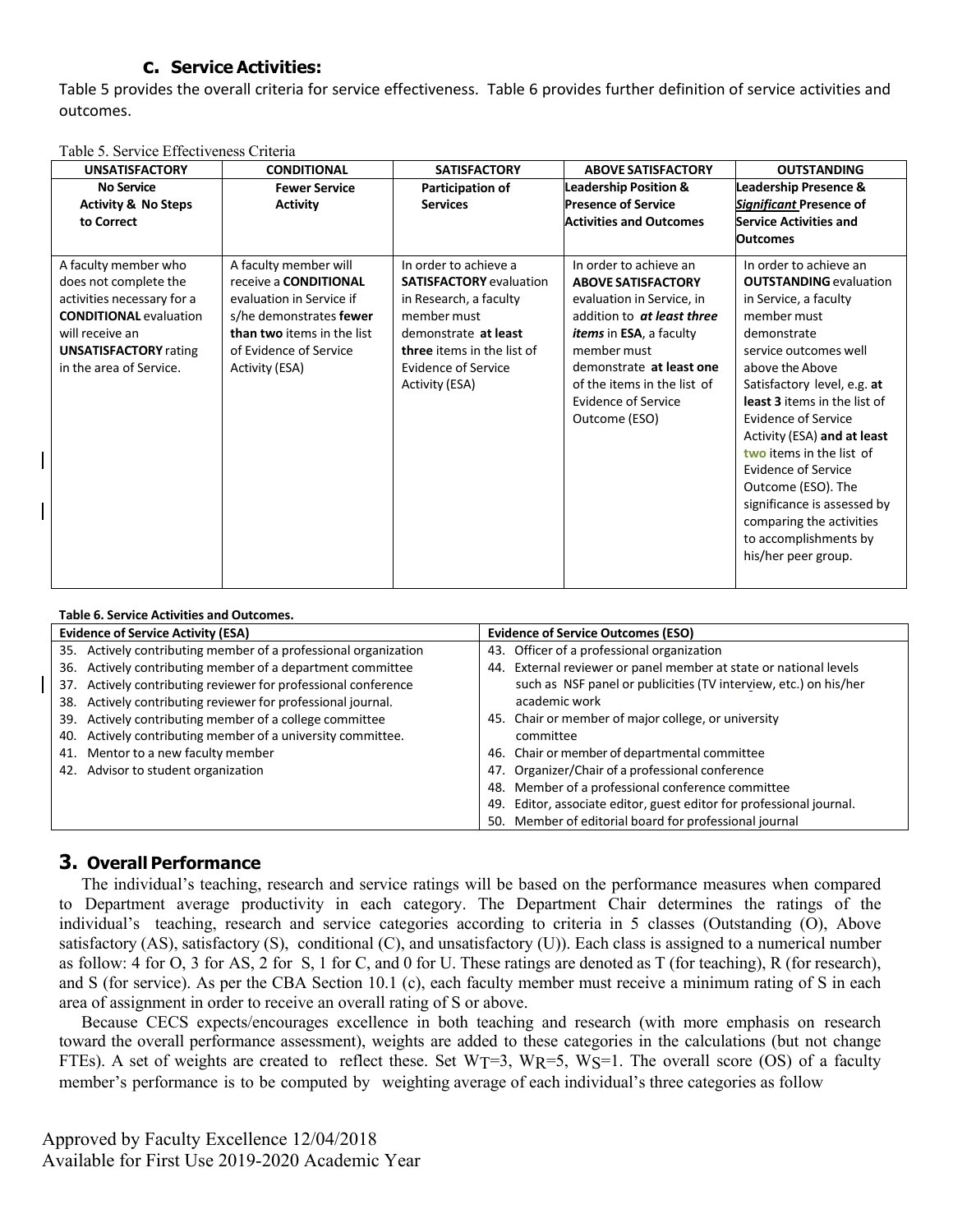$$
OS = \frac{W_T F_T T + W_R F_R R + W_S F_S S}{W_T F_T + W_R F_R + W_S F_S}
$$

The overall performance is determined based on the overall score as follows:

| $OS \geqslant 3.5$ | for overall Outstanding performance $(O)$ ,      |
|--------------------|--------------------------------------------------|
| $3.5 > OS \ge 2.5$ | for overall Above Satisfactory performance (AS), |
| $2.5 > OS \ge 2$   | for overall Satisfactory performance (S),        |
| $2 > OS \ge 1$     | for overall Conditional performance (C).         |
| and $OS < 1$       | for overall Unsatisfactory performance (U).      |

For example, for a teaching focused faculty earning O in teaching, AS in research, and O in service will result in a total score of 4; another example, for a research focused faculty earning AS in teaching, O in research, and O in service will result in a total score of 3.5.

| In this section, we list various typical cases for several categories with $WT=3$ , $WR=5$ , $WS=1$ . |           |           |      |                             |                |                |               |                |
|-------------------------------------------------------------------------------------------------------|-----------|-----------|------|-----------------------------|----------------|----------------|---------------|----------------|
| Workload                                                                                              | <b>FT</b> | <b>FR</b> | Fs   |                             | R              | S              | Overall score | Overall rating |
| teaching 2+2 courses                                                                                  | 0.5       | 0.25      | 0.25 | 4                           | 3              | 4              | 3.58          | O              |
| teaching $2+2$ courses                                                                                | 0.5       | 0.25      | 0.25 | $\overline{4}$              | 3              | 3              | 3.5           | O              |
| teaching $2+2$ courses                                                                                | 0.5       | 0.25      | 0.25 | $\mathcal{R}$               | 4              | 4              | 3.5           | O              |
| teaching $2+2$ courses                                                                                | 0.5       | 0.25      | 0.25 | $\mathcal{R}$               | 4              | 3              | 3.41          | AS             |
| teaching $2+2$ courses                                                                                | 0.5       | 0.25      | 0.25 | $\mathcal{E}$               | 2              | 2              | 2.5           | AS             |
| teaching $2+2$ courses                                                                                | 0.5       | 0.25      | 0.25 | $\mathcal{D}_{\mathcal{L}}$ | 3              | 3              | 2.5           | AS             |
| teaching $2+2$ courses                                                                                | 0.5       | 0.25      | 0.25 | $\mathcal{D}_{\mathcal{L}}$ | 3              | 2              | 2.41          | S              |
| teaching $2+2$ courses                                                                                | 0.5       | 0.25      | 0.25 | $\mathcal{L}$               |                | $\overline{2}$ | 1.58          | $\mathcal{C}$  |
| teaching $3+3$ courses                                                                                | 0.75      | 0.1       | 0.15 | $\overline{4}$              | 2              | $\overline{2}$ | 3.55          | O              |
| teaching $3+3$ courses                                                                                | 0.75      | 0.1       | 0.15 | 3                           | $\overline{4}$ | 4              | 3.22          | AS             |
| teaching $3+3$ courses                                                                                | 0.75      | 0.1       | 0.15 | $\mathcal{R}$               |                |                | 2.55          | AS             |
| teaching $3+3$ courses                                                                                | 0.75      | 0.1       | 0.15 | $\mathcal{L}$               |                | 2              | 1.82          | $\mathbf C$    |
| teaching $3+3$ courses                                                                                | 0.75      | $\Omega$  | 0.25 |                             |                | 2              | 2             | S              |

## **4. Typical Examples**

**5. Final Remarks:**

In addition to the quantitative measures described in the tables 1-6, the Department's Chair will take into account the quality of the work presented. Whenever a question of quality arises, the Department's Chair must take the effort to seek out faculty and other professionals who can provide insight into the quality of the publications.

The faculty member under evaluation can provide supplemental information such as frequency and impact of citations of published papers, textbooks and other materials produced with their annual report.

The Chair may seek the help of other faculty in ECE, the college or outside of UCF to assess the quality of the work presented by a faculty member in his/her annual report.

The Chair will also distinguish the faculty rank in terms of expected performance. While the evaluation criteria will be the same for each rank as shown in Tables 1, 3 and 5, the Chair compares an individual's accomplishments and the departmental averages. Full Professors are expected to perform above the expectations for an Associate Professor; likewise, Associate Professors are expected to perform above those at the Assistant Professor level. Visiting and instructors will follow the evaluations and standards and procedure outlines here with the proper FTE assignment.

Approved by Faculty Excellence 12/04/2018 Available for First Use 2019-2020 Academic Year In cases where faculty evaluation is contested, the UCF grievance procedure in place at that time will be